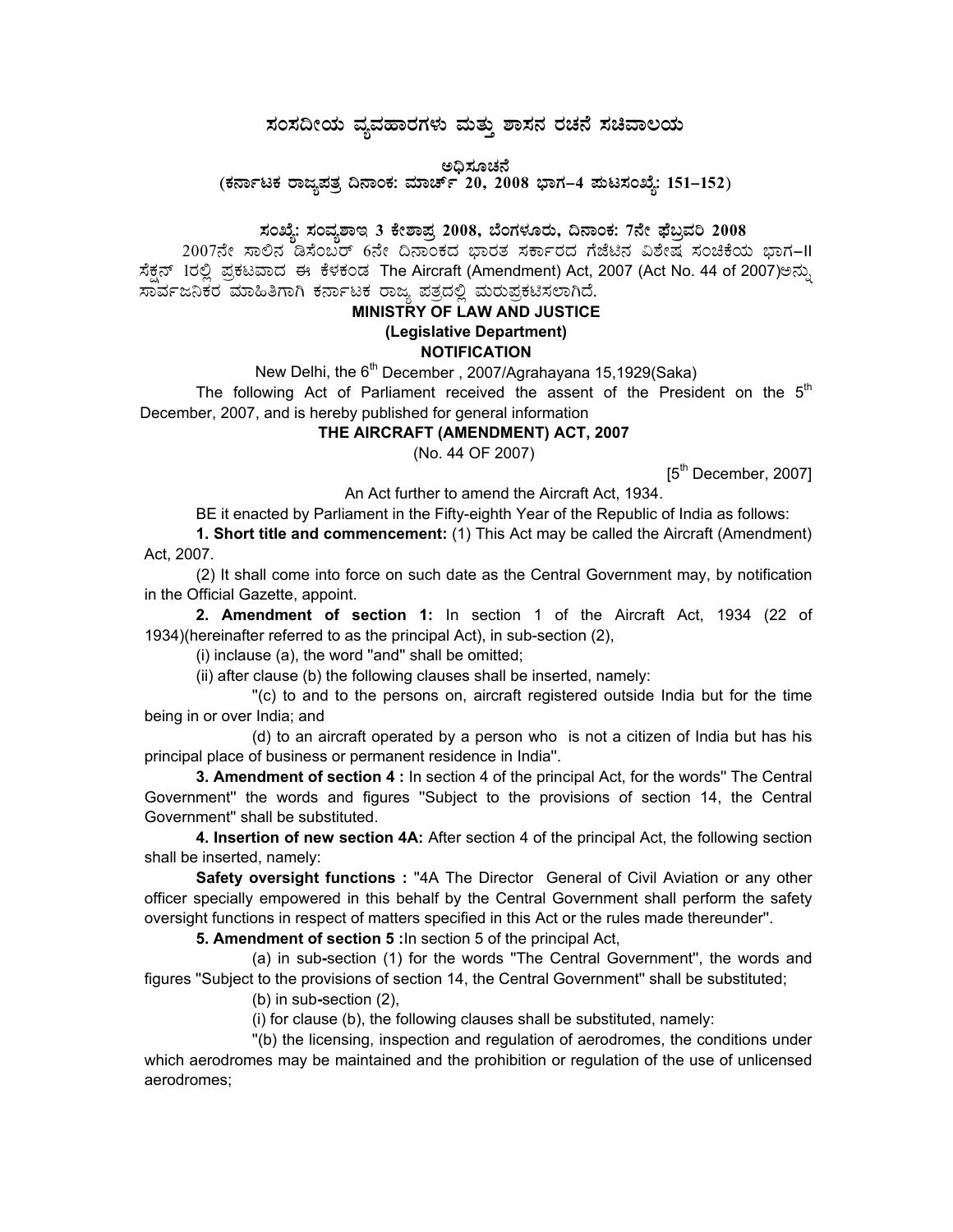(ba) the fees which may be charged at those aerodromes to which the Airports Authority of India Act, 1994 (55 of 1994) does not apply or is not made applicable'',

(ii) after clause (g), the following clauses shall be inserted, namely:

''(ga) the licensing of persons engaged in air traffic control;

 (gb) the certification, inspection and regulation of communication, navigation and surveillance or air traffic management facilities;

 (gc) the measures to safeguard civil aviation against acts of unlawful interference;''

**6. Amendment of section 5A :** In section 5 A of the principal Act, in sub-section (1), for the words, brackets, letters and figures "clauses  $(b), (c), (e), (f), (g), (h)$  and  $(m)$  of sub-section (2) of section 5, to any person or persons engaged in aircraft operations or using any aerodrome'', the words, brackets, letters and figures "clauses (aa),(b)(c),(e),(f),(g).(ga)(gb),(gc),(h),(i),(m) and (qq) of sub-section (2) of section 5, to any person or persons using any aerodrome or engaged in the aircraft operations, air traffic control, maintenance and operation of aerodrome, communication, navigation, surveillance and air traffic management facilities and safeguarding civil aviation against acts of unlawful interference'' shall be substituted.

**7. Amendment of section 7 :** In section 7 of the principal Act,

 (a) in sub-section (1), for the portion beginning with the words ''The Central Government'', and ending with the words ''of any accident'', the words and figures '' Subject to the provisions of section 14, the Central Government may, by notification in the Official Gazette, make rules providing for the investigation of any accident or incident" shall be substituted;

 (b) in sub-section (2), for the word ''accident'' wherever it occurs, the words ''accudent or incident'' shall be substituted.

**8. Amendment of section 8 :** In section 8 of the principal Act, in sub-section (2), for the words ''The Central Government'', the words and figures ''Subject to the provisions of section 14, the Central Government'' shall be substituted.

**9. Amendment of section 8A :** In section 8A of the principal Act, for the words ''The Central Government'', the words and figures ''Subject to the provisions of section 14, the Central Government'' shall be substituted.

**10. Amendment of section 8C :** In section 8C of the principal Act, for the words ''The Central Government'' the words and figures ''Subject to the provisions of section 14, the Central Government'' shall be substituted.

**11. Amendment of section 10:** In section 10 of the principal Act,

(i) in sub –section (1), for the word ''fine'' the words ''fine which may extend to ten lakh rupees'' shall be substituted;

 (ii) in sub-section (1A), for the words ''one year, or fine which may extend to two thousand rupees'', the words ''three years, or with fine which may extend to ten lakh rupees'' shall be substituted;

(iii) in sub-section (2),

 (a) for the word and figure ''section 7'' the words and figures ''section 4, section 7'' shall be substituted;

 (b) for the words ''three months, or with fine which may extend to one thousand rupees'', the words ''two years, or with fine which may extend to ten lakh rupees'' shall be substituted.

**12. Amendment of section 11:** In section 11 of the principal Act, for the words "six months, or with fine which may extend to one thousand rupees'' the words ''two years, or with fine which may extend to ten lakh rupees'' shall be substituted.

**13. Amendment of section 11A:** In section 11A of the principal Act, for the words ''six months'', the words ''two years'' shall be substituted.

**14. Amendment of section 11B :** In section 11B of the Principal Act-